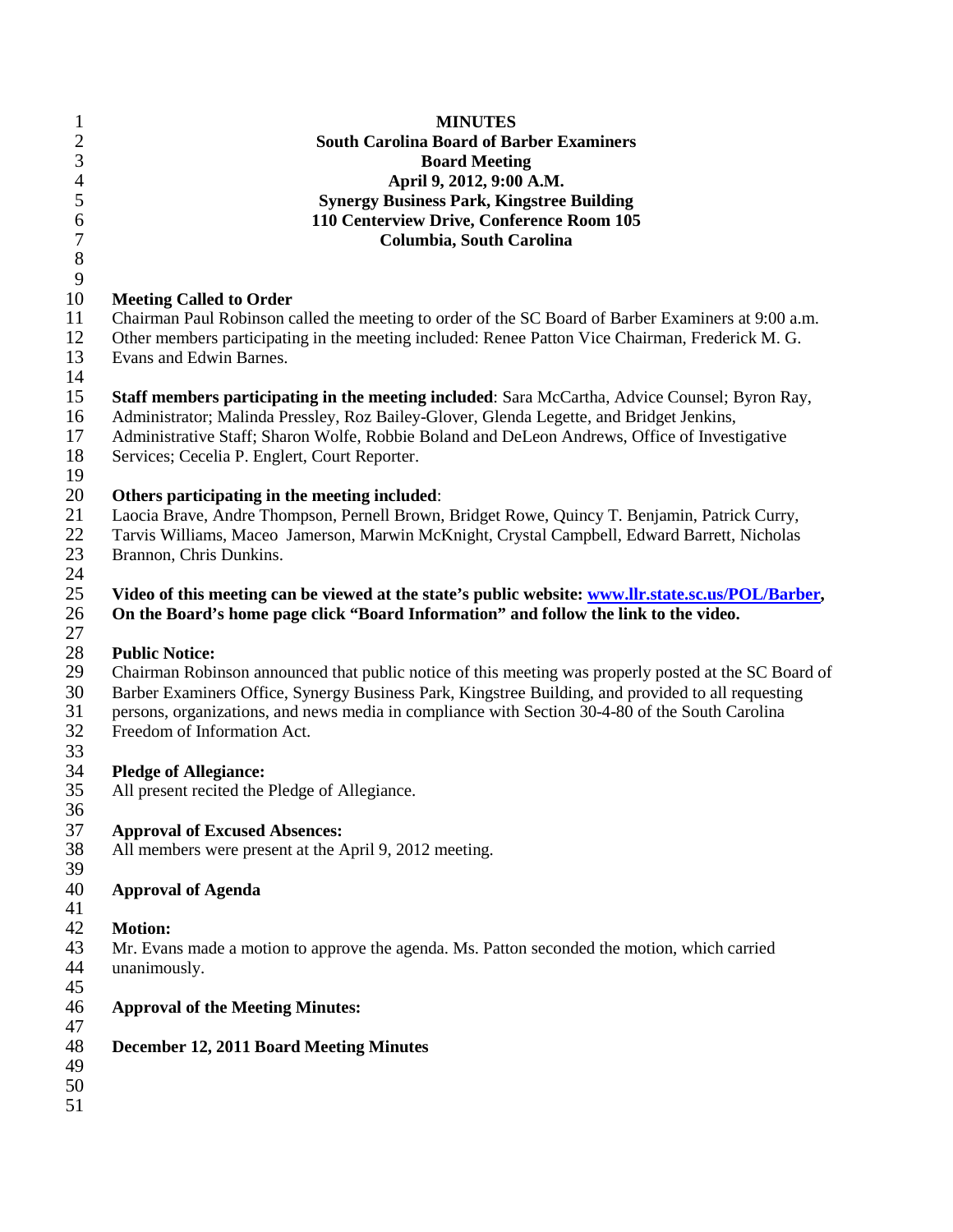# 52 **Motion:**

- Mr. Evans made a motion to approve the December 12, 2011 minutes. Ms. Patton seconded the motion,
- 54 which carried unanimously.
- 55

## 56 **February 6, 2012 Board Meeting Minutes**

## 57

58 **Motion:** 59 Mr. Barnes made a motion to approve the February 6, 2012 minutes. Ms. Patton seconded the motion,<br>60 which carried unanimously.

- which carried unanimously.
- 61

### 62 **Chairman's Remarks – Paul Robinson**

63 Chairman Robinson presented Mr. Barnes with a plaque in thanks for his dedicated service over the past 64 20 years as former Barber Board Chairman. Mr. Robinson made mention of Mr. Barnes recent 65 prestigious nomination into the Barber's Hall of Fame. Mr. Barnes said a few words and thanked the

66 Board for the plaque. He mentioned that he loved the barber industry and will continue to work on

67 committees and changes to the profession that benefit all barbers.

68

### 69 **Administrator's Remarks, for Information – Byron Ray**

70 Mr. Ray reminded the Board that the Ethics Commission documents were due by April 15, 2012 and that the documents can only be submitted electronically to avoid late fees. Mr. Ray requested that Board

71 the documents can only be submitted electronically to avoid late fees. Mr. Ray requested that Board<br>72 members let him know via email when they submit the documents. Chairman Robinson asked Mr. R

72 members let him know via email when they submit the documents. Chairman Robinson asked Mr. Ray to

- 73 provide the Board with an update from Professional Credential Services regarding the past meeting that already took place.
- 75

## **Reports:**

# 77

## 78 **Inspections Report:**

79 Mr. Robbie Boland, Office of Investigative Enforcement presented the Board with the Inspections Report 80 and stated there were 963 inspections done since July, 2011.

#### 81<br>82 82 **IRC Report:**

83 Mr. Boland, Office of Investigative Enforcement presented the Board with the IRC Report and stated that 84 there was a backlog his staff was working on. Mr. Boland stated that there are now ten (10) inspectors to<br>85 cover inspections. So far there were 11 consent agreements. 16 cease & desist (C&D) and 27 letters of cover inspections. So far there were 11 consent agreements, 16 cease  $\&$  desist (C&D) and 27 letters of 86 caution issued. Inspectors will return to shops to ensure the C&D is in effect and that the shop is not

87 operating. Mr. Evans wanted clarification on what the Board was suppose to actually approve.

88

89 Mr. Boland explained the inspectors report was for information purposes only and that the IRC report was

90 separate from the inspections report. Mr. Boland explained the differences between the IRC and the inspections report, stating that the Office of General Counsel streamlined the process so that the 91 inspections report, stating that the Office of General Counsel streamlined the process so that the inspectors inst conduct inspections.

inspectors just conduct inspections.

## 93

- 94 **Motion:** Ms. Patton made a motion to approve the Inspection Report as information only. Mr. Evans seconded the 96 motion, which carried unanimously.
- 97<br>98

Ms. Sharon Wolfe presented the information on the IRC report stating there was one active case and that

- 99 there were 9 cases closed and one IRC report that required approval. Chairman Robinson asked about case 2011-11 regarding Mr. Gregory Fielder and wanted to know if evidence was found that the fine he
- 100 case 2011-11 regarding Mr. Gregory Fielder and wanted to know if evidence was found that the fine he<br>101 owed was paid or not since the Board approved his most recent school application contingent upon his
- 101 owed was paid or not since the Board approved his most recent school application contingent upon his payment of all fines owed to the Board. So far, the school has not opened and there is no active license.
- payment of all fines owed to the Board. So far, the school has not opened and there is no active license.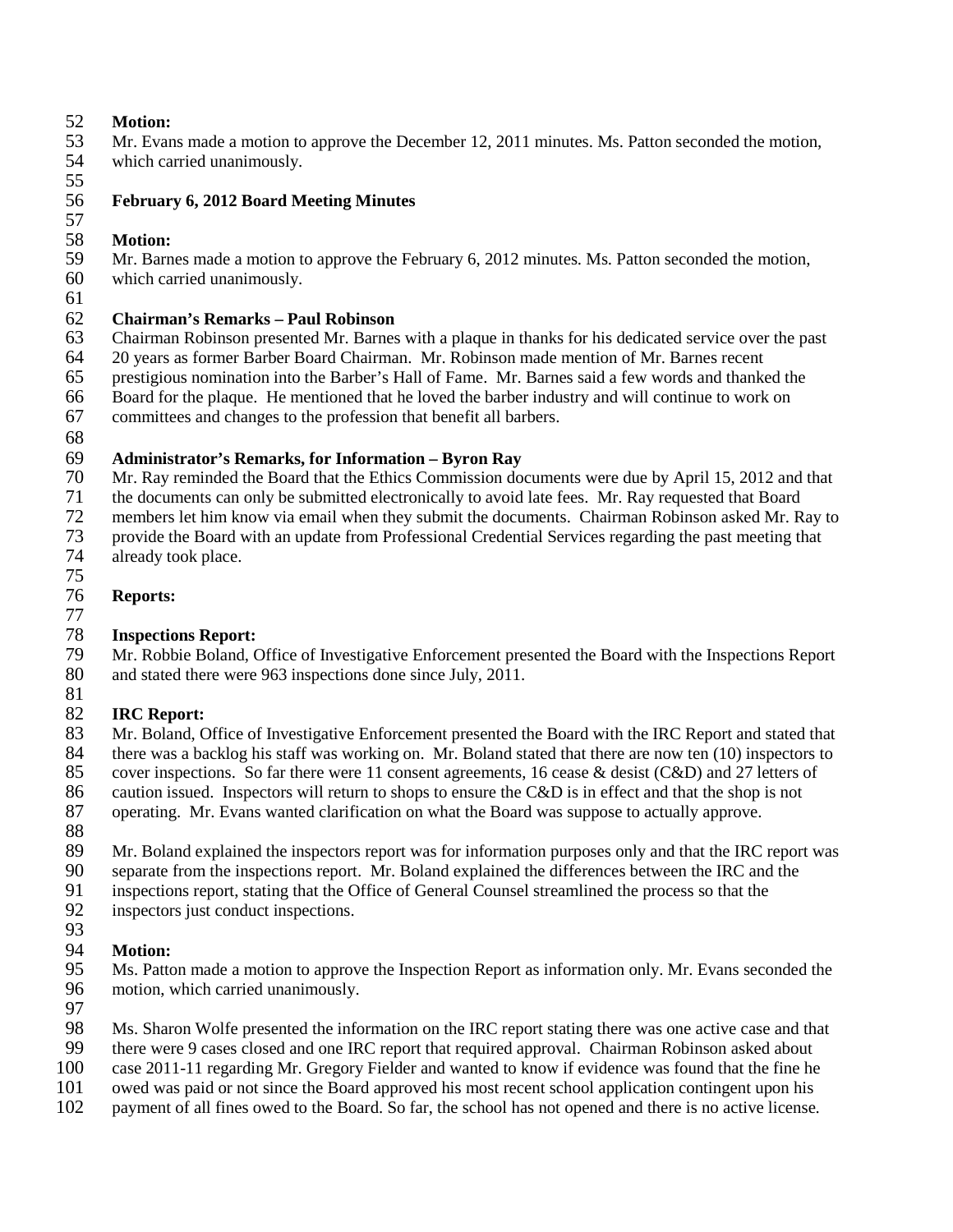- 103 Mr. Barnes commented that Mr. Fielder told the Board that he had his receipts of payment. At that time,<br>104 LLR staff checked the fine information and determined that the bulk of the fine was not paid. Mr. Barnes
- 104 LLR staff checked the fine information and determined that the bulk of the fine was not paid. Mr. Barnes
- 105 asked the Administrator, Mr. Ray, to double check all of the fines against Mr. Fielder, and to also check 106 the Board meeting videos to see exactly what was said about the fees owed.
- the Board meeting videos to see exactly what was said about the fees owed.
- 107
- 108 The Board also asked questions of clarification about cases 2011-22 and 2011-21. Ms. Wolfe stated that the investigator, Bobby Taylor will have to get back to the Board to answer their questions as he was not 109 the investigator, Bobby Taylor will have to get back to the Board to answer their questions as he was not 110 present. Ms. Wolfe stated that if the Board does not approve the IRC investigation report then the 110 present. Ms. Wolfe stated that if the Board does not approve the IRC investigation report then the complaints will not go any further. complaints will not go any further.
- 

 $\frac{112}{113}$ Mr. Evans stated that the Board needs the "new set of rules" for the IRC process as there's confusion 114 between the Board's role and LLR's role in the process. Mr. Evans was concerned that the Board 115 approved a school license for case 2011-11 and now investigations is saying if the Board does not 116 approve this report, the formal complaint does not go any further? approve this report, the formal complaint does not go any further?

- $\frac{117}{118}$
- Mr. Andrew Rogers, General Counsel stated that the Board must first review and approve the IRC report
- 119 as the report informs the Board where the investigators are in the process and what they are doing with
- 120 the case. Most of the cases go to General Counsel for further prosecution. The OGC office would<br>121 provide a consent agreement if all is approved by the Board. provide a consent agreement if all is approved by the Board.
- 

 $\frac{122}{123}$ 123 Ms. McCartha further explained that the facts are gathered by the IRC Committee and they make the 124 decision about the case and provide the IRC report to the Board for approval. Specific facts do not come<br>125 before the Board as the case may wind up before the Board for a hearing. Without the specific facts. 125 before the Board as the case may wind up before the Board for a hearing. Without the specific facts,<br>126 Board members and Advice Counsel will be able to provide a fair hearing to the respondent without b 126 Board members and Advice Counsel will be able to provide a fair hearing to the respondent without being 127 tainted by previous facts from the investigation.

128<br>129

Mr. Evans is concerned about the description column on the IRC Report for case  $#2011-11$ . As he stated 130 previously, the Board took action in the past regarding this respondent and approved a school to be opened. His concern is that part of the application process was that the respondent should have bee 131 opened. His concern is that part of the application process was that the respondent should have been<br>132 cleared of any previous fines, complaints, etc before coming to the Board. Now, reading the IRC rep 132 cleared of any previous fines, complaints, etc before coming to the Board. Now, reading the IRC report description, it shows the respondent still has issues. If the Board process worked, the Board should not description, it shows the respondent still has issues. If the Board process worked, the Board should not 134 have to deal with this issue again. Somewhere, someone from LLR staff must triple check the records.

135<br>136 136 Mr. Rogers explained that after a case has gone thru investigations, the prosecution will still review the 137 case further. If through speaking with the respondent General Counsel finds that the further information 138 is required and a violation has occurred, it must be brought before the Board again. So the OGC office is<br>139 asking the Board to approve the report so that OGC can continue the investigation. OGC is not asking the 139 asking the Board to approve the report so that OGC can continue the investigation. OGC is not asking the 140 Board to levy sanctions against the licensees at this time. Ms. McCartha clarified that the Board is not

- 140 Board to levy sanctions against the licensees at this time. Ms. McCartha clarified that the Board is not exposed to any liability for voting to approve the inspections report as it is for information purposes or exposed to any liability for voting to approve the inspections report as it is for information purposes only.
- 142 The Board previously took action against the respondent with the information they had at that time.
- 143 Another issue has come up and it may now be appropriate to take further investigative action against the
- 144 respondent.
- 145<br>146

146 Mr. Barnes stated that someone dropped the ball earlier on Mr. Fielder case and the Board wants to know<br>147 who that person may be. Several months ago the Board was told that everything had been cleared. So who that person may be. Several months ago the Board was told that everything had been cleared. So 148 why is Mr. Fielder's case back in front of the Board if information previously received was right?

- 149<br>150
- 150 Chairman Robinson stated that it is clear there are issues that need to be resolved as the Board transitions 151 from the old administration to the new administration.
- 152
- 153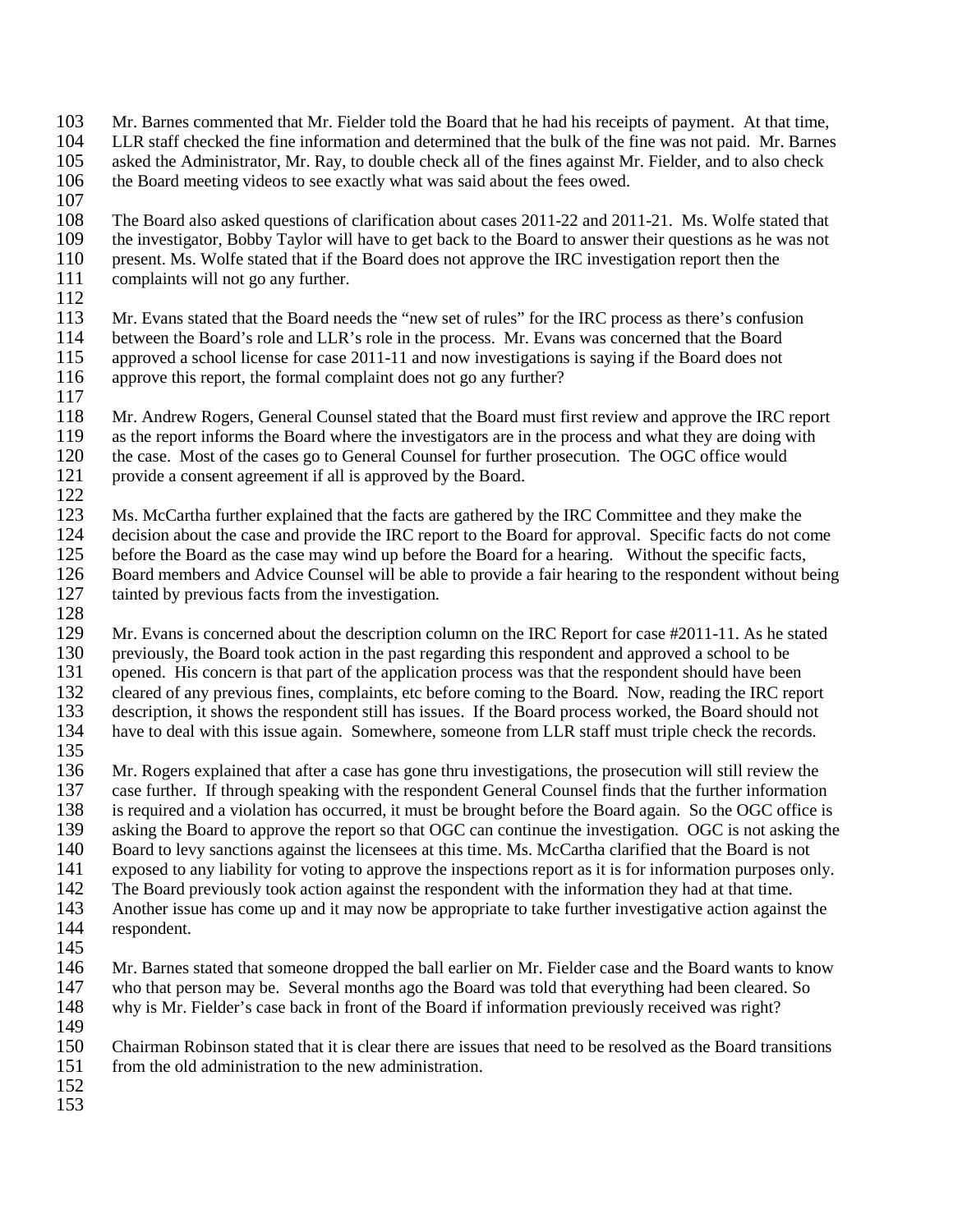# 154 **Motion:**

- Mr. Evans made a motion to approve IRC case #2011-22 and #2011-21. Ms. Patton seconded the motion,
- 156 which carried unanimously.

#### 157 158 **Motion:**

- 159 Mr. Evans made a motion table IRC case #2011-11 for further investigation of the fine payment. Mr. 160 Barnes seconded the motion, which carried unanimously.
- Barnes seconded the motion, which carried unanimously.
- 161<br>162

# 162 **OGC-Office of General Counsel Report – There was none.**

- Mr. Rogers provided the Board and the court reporter with a copy of the OGC report for review. He
- 164 stated that there were four (4) open cases currently pending action. OGC has closed one (1) case this year
- 165 which does not include cases coming from the IRC. Mr. Rogers explained that some cases need clean-up
- 166 work done. OGC's goal is to close cases within 120 business days.
- 167
- 168 **Motion:** Mr. Evans made a motion to approve the OGC report. Ms. Patton seconded the motion, which carried 170 unanimously.
- 

### $\frac{171}{172}$ 172 **Old Business – There was none.**

 $\frac{173}{174}$ 

### **New Business**

- 175 Ms. Patton stated that she attended the National Board Conference meeting in San Diego, California and 176 there were two interesting things she wanted to share with the Board. At the meeting, two companies offered liability insurance to barber shops which is something new and not previously offered. In offered liability insurance to barber shops which is something new and not previously offered. In 178 addition, there will be a Smart Phone® application available soon that will allow barbers and clients to
- 179 communicate with each other.
- 180

181 Mr. Barnes stated that he also attended the National Board Conference meeting in San Diego where he worked with a committee on bringing more interested members into the National Board. worked with a committee on bringing more interested members into the National Board.

183<br>184

#### 184 **Approval of Apprentice Applications** 185

**186 Mr. Laocia Brave** was sent a letter March 16, 2012 to appear before the Board seeking approval for an approval for an approval for an approval for an approval for an approval for an application with a SLED report. Mr. apprentice examination application with a SLED report. Mr. Brave testified on his own behalf and not 188 represented by counsel. Mr. Brave had felonies on his record and did not bring any witness on his behalf. 189 Mr. Brave stated that he was wild and wound up being incarcerated at a young age. While incarcerated he<br>190 learned about the barber profession. He is now dedicated to the barber profession and is currently on 190 learned about the barber profession. He is now dedicated to the barber profession and is currently on parole, under community supervision for two (2) years which should be concluded in May 2012. Mr. 191 parole, under community supervision for two (2) years which should be concluded in May 2012. Mr.<br>192 Brave did not provide any supporting documentation regarding his parole status. He stated that he has 192 Brave did not provide any supporting documentation regarding his parole status. He stated that he has 193 been out of jail for one year and two months. Mr. Brave stated that the barber profession can help him to

- 194 stay out of trouble and become part of the community. He is building a clientele and working very hard
- 195 at barbering. He is currently working at the Unique Cuts by Anthony Shop.

# 196<br>197

- 197 **Motion:**
- 198 Mr. Evans made a motion to approve the barber license with a one year probationary period and Mr.<br>199 Brave would have to provide a current SLED report to the Board, at his own expense at the end of the
- 199 Brave would have to provide a current SLED report to the Board, at his own expense at the end of the one year term. If he gets into trouble, the license will be revoked. Ms. Patton seconded the motion, which year term. If he gets into trouble, the license will be revoked. Ms. Patton seconded the motion, which
- 201 carried unanimously.
- 202
- 203 **Mr. Andre Thompson** was sent a letter on March 16, 2012 to appear before the Board seeking approval for a Master Hair Care Specialist Apprentice license with a SLED report. The SLED report contained 204 for a Master Hair Care Specialist Apprentice license with a SLED report. The SLED report contained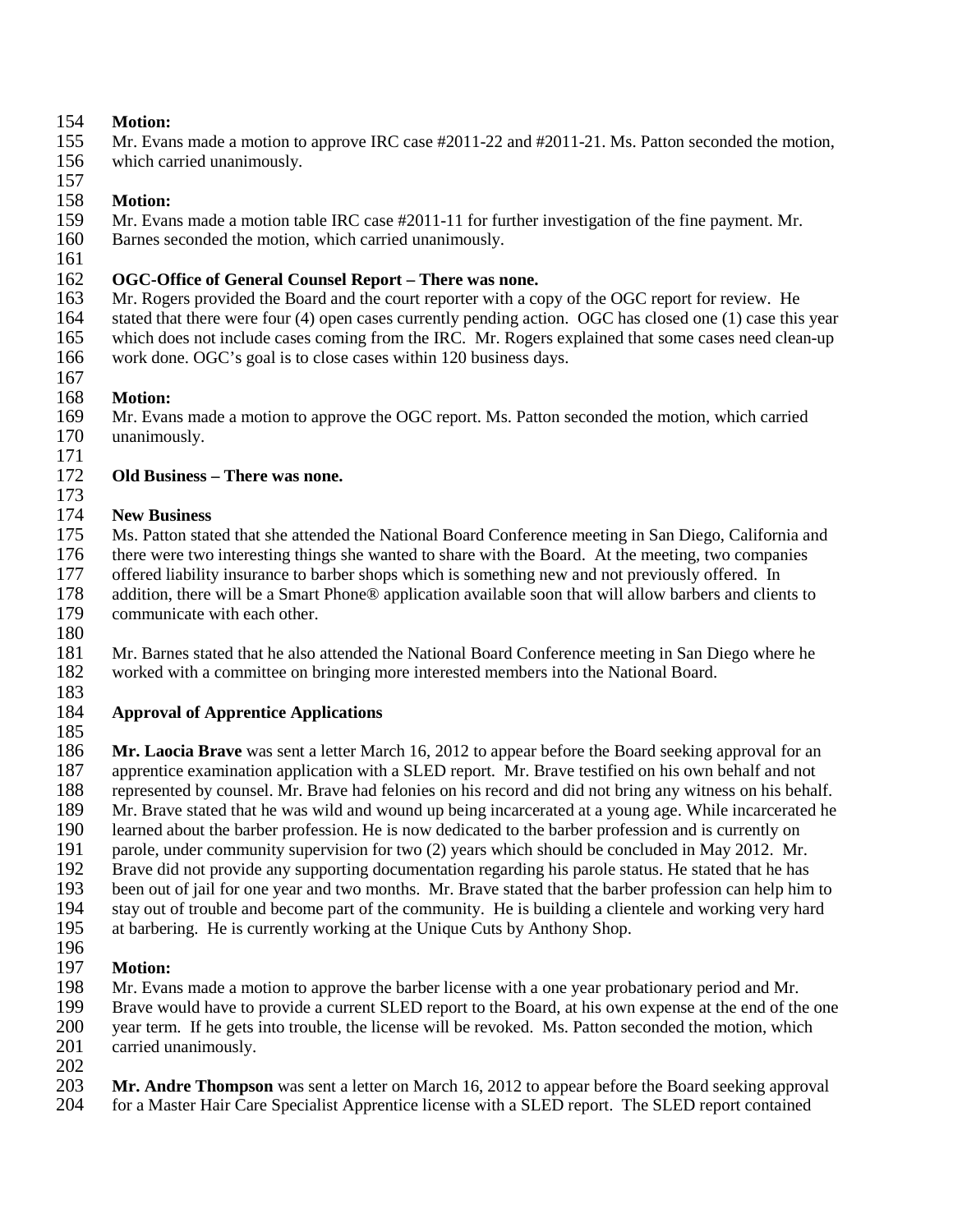- 205 felonies. Mr. Thompson appeared without counsel to testify on his own behalf. Mr. Thompson stated that 206 barbering was his passion. He got into trouble and served his time and refocused his life. Mr. Thompson
- 206 barbering was his passion. He got into trouble and served his time and refocused his life. Mr. Thompson
- 207 stated that he was not on probation and submitted evidence to the Board to show his probation was completed. Mr. Thompson stated that he sees the importance of life now and is wiser and wants to l
- 208 completed. Mr. Thompson stated that he sees the importance of life now and is wiser and wants to be part<br>209 of the community. He also attends drug and alcohol school. The Board requested that staff clarify the
- of the community. He also attends drug and alcohol school. The Board requested that staff clarify the
- 210 PCS deficiency letter in that it indicates the Cosmetology Board and not the Barber Board. The Board wanted to know why certain items on the deficiency letter were crossed out on the letter from PCS. Mi
- 211 wanted to know why certain items on the deficiency letter were crossed out on the letter from PCS. Mr.<br>212 Thompson clarified that he took the barber examination and not the cosmetology examination. LLR staf
- 212 Thompson clarified that he took the barber examination and not the cosmetology examination. LLR staff<br>213 returned to the Board and stated that when checking with PCS. PCS admitted to making a mistake on the 213 returned to the Board and stated that when checking with PCS, PCS admitted to making a mistake on the
- 214 deficiency letter and crossed out items. PCS stated that Mr. Thompson took the barber examination three
- 215 times. LLR staff also corrected Mr. Thompson's name on the application.

# 216

217 **Motion:** 218 Ms. Patton a motion to approve the Master Hair Care Specialist Apprentice license. Mr. Evans seconded the motion, which carried unanimously. the motion, which carried unanimously.

 $\frac{220}{221}$ 221 **Mr. Pernell Brown** was sent a letter on March 16, 2012 to appear before the Board seeking approval for a barber approval for a barber approval for a barber approval for a barber approval for a barber approval tions su 222 a barber apprentice license application with a SLED report. Mr. Brown had felonies on his SLED record.<br>223 Mr. Brown was not represented by counsel and testified on his own behalf. Mr. Brown testified that he

Mr. Brown was not represented by counsel and testified on his own behalf. Mr. Brown testified that he

224 spent 14.5 years in prison. Although he learned carpentry and brick masonry he preferred the barber<br>225 profession. He completed the required 1500 hours of school training in 2011 and received his licens

225 profession. He completed the required 1500 hours of school training in 2011 and received his license. He

226 is currently making a good living and has made changes to his life. He works at Royal Cuts Barber Shop.<br>227 Mr. Brown stated that he is also a vouth, counselor where he cuts the children's hair free of charge. Mr.

- 227 Mr. Brown stated that he is also a youth, counselor where he cuts the children's hair free of charge. Mr. 228 Brown stated that he got into drugs in his youth and hung out with the wrong crowd. He was robbed and 228 Brown stated that he got into drugs in his youth and hung out with the wrong crowd. He was robbed and protected himself and served 14.5 years out of a 25 year sentence. Mr. Brown stated that he thinks about
- 229 protected himself and served 14.5 years out of a 25 year sentence. Mr. Brown stated that he thinks about 230 what he did everyday of his life.
- 231<br>232

232 **Motion:** 233 Ms. Patton made a motion to grant the license. Mr. Barnes seconded the motion, which carried unanimously. unanimously.

235

236 **Ms. Bridget Rowe** was sent a letter on March 22, 2012 to appear before the Board seeking approval for a 237 registered barber apprentice application with a SLED report. Ms. Rowe testified that she was not<br>238 represented by counsel. Ms. Rowe testified that she attended Harleys Barber College. Ms. Rowe t 238 represented by counsel. Ms. Rowe testified that she attended Harleys Barber College. Ms. Rowe testified<br>239 that she started drinking and hung out with the wrong crowd. She realizes her mistakes and is now 239 that she started drinking and hung out with the wrong crowd. She realizes her mistakes and is now 240 focused on her church and her child. Ms. Rowe stated she loved barbering and wanted to help her community. Ms. Rowe testified she is not on parole and received counseling for ten (10) weeks at 241 community. Ms. Rowe testified she is not on parole and received counseling for ten (10) weeks at 242 LRADAC Drug and Treatment Program. She has learned her lesson and surrounds herself with po 242 LRADAC Drug and Treatment Program. She has learned her lesson and surrounds herself with positive people. She works two jobs and has a sick child at home. She works at Sonics and at Top of the Town 243 people. She works two jobs and has a sick child at home. She works at Sonics and at Top of the Town

- 244 Barber Shop on Two Notch Road. She no longer drinks and talks to her family about her problems.
- 245

## 246 **Motion:**

247 Ms. Patton made a motion to approve the license. Mr. Evans seconded the motion, which carried unanimously. unanimously.

249<br>250

## 250 **Approval of Registered Barber License**

 $\frac{251}{252}$ 

252 **Edward Barrett** was sent a letter on March 22, 2012 to appear before the Board seeking approval for a

- 253 registered barber license. Mr. Barrett worked for one (1) year with his apprenticeship license. He has
- 254 been working out of town with his father and now wants to obtain his license. Mr. Barrett is currently on probation with the Barber Board until June 2012. New charges on the SLED report show incidents on 255 probation with the Barber Board until June 2012. New charges on the SLED report show incidents on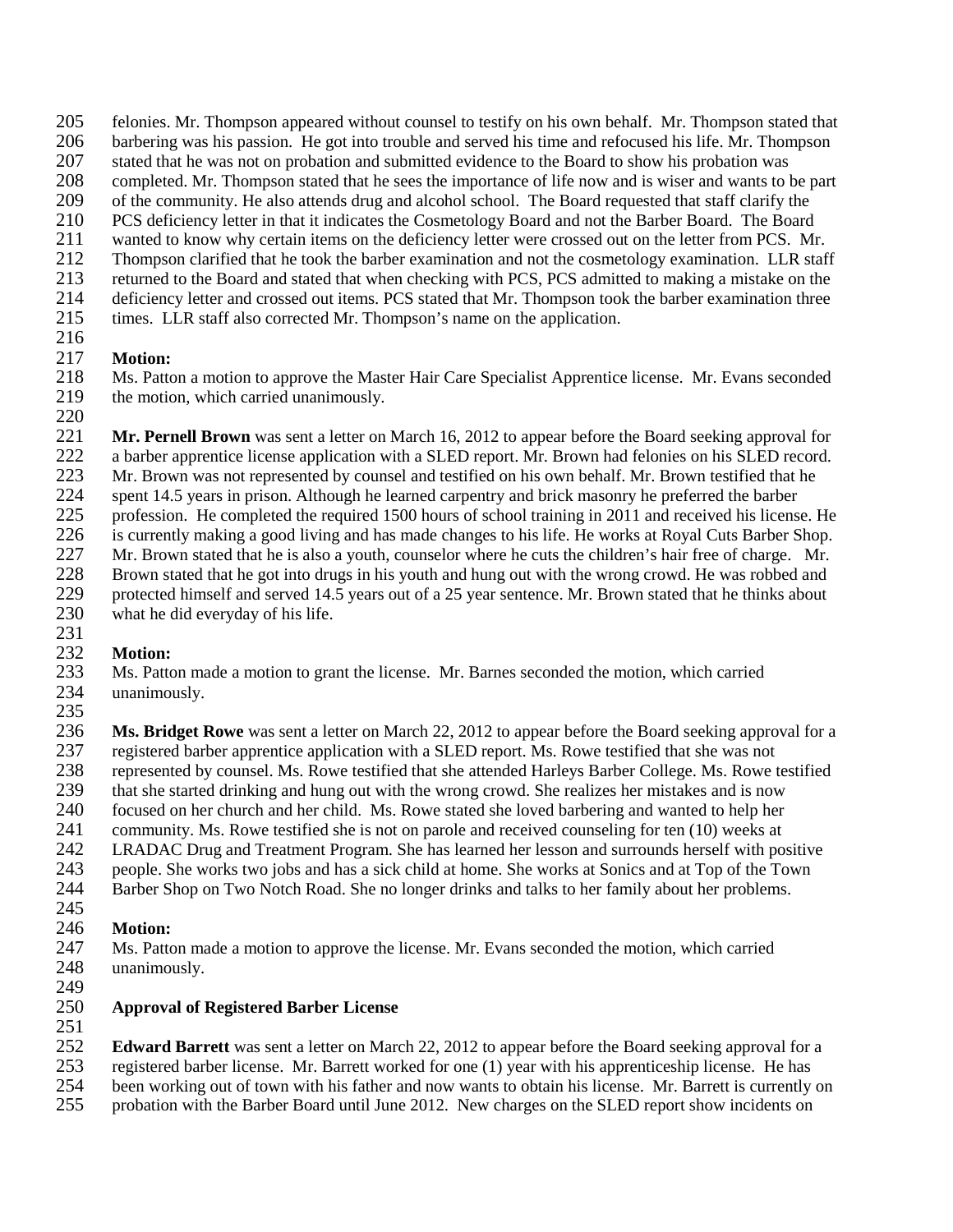- 256 6/3/2011 and 2/8/2011. Based on the records, Mr. Barrett goes to court on 4/16/2012. Mr. Barrett
- 257 understands that he is on probation with the Barber Board and understands his license could be revoked if
- 258 he got into additional trouble. The Board determined that they would delay taking action on this license<br>259 until the current charges are disposed of, and that a violation of the Barber Board Order clearly occurred
- 259 until the current charges are disposed of, and that a violation of the Barber Board Order clearly occurred.
- 260 The Barber license is current in a lapse status, and will remain that way until the new charges on the
- 261 SLED report are resolved. The Board recommended that staff place Mr. Barrett on the next Board<br>262 meeting before a reinstatement can be reviewed and the violations of the order can be addressed. meeting before a reinstatement can be reviewed and the violations of the order can be addressed.
- 263<br>264
- 264 Chairman Robinson asked staff not to bring cases before the Board if criminal charges have not been 265 properly disposed of as the Board cannot make a ruling on these cases without complete information.
- 266

267 **Quincy T. Benjamin** was sent a letter on March 28, 2012 to appear before the Board seeking approval 268 for an upgrade from apprentice to a registered barber license with a SLED report. Mr. Benjamin stated he went to jail for one (1) year and was placed on a five (5) year supervised probation which he completed 269 went to jail for one (1) year and was placed on a five (5) year supervised probation which he completed<br>270 on 5/27/2010. Mr. Benjamin stated that he was fighting the case now for simple possession. He receive 270 on 5/27/2010. Mr. Benjamin stated that he was fighting the case now for simple possession. He received<br>271 bis barber license June 2009 which expired June 2010. Mr. Benjamin testified that he has a job waiting his barber license June 2009 which expired June 2010. Mr. Benjamin testified that he has a job waiting 272 for him at City Wide Barber Shop in Winnsboro, SC and that the conspiracy, drug trafficking charges were all cleared up. Mr. Beniamin stated he took also took a 40 hour drug class and other classes to he 273 were all cleared up. Mr. Benjamin stated he took also took a 40 hour drug class and other classes to help himself to get better.

#### 275 276 **Motion:**

277 Mr. Evans made a motion to approve the upgrade application for the barber license. Ms. Patton seconded the motion, which carried unanimously. the motion, which carried unanimously. 279

## 280 **Approval of Reinstatement Application**

281

282 **Patrick Curry** was sent a letter on March 22, 2012 to appear before the Board seeking approval to 283 reinstate his barber license with a SLED report. Mr. Curry testified that there was an incident in October 284 2010 that went to court on August 23, 2011. Mr. Curry stated he has been working in construction until 284 2010 that went to court on August 23, 2011. Mr. Curry stated he has been working in construction until<br>285 because can renew his barber license. His problem began when he was visiting a friend who started a fight 285 he can renew his barber license. His problem began when he was visiting a friend who started a fight with someone. Mr. Curry stated he tried to stop the fight and the person turned on him so he defended with someone. Mr. Curry stated he tried to stop the fight and the person turned on him so he defended 287 himself. Mr. Curry testified that he is on probation until August 2012. He did not bring in any documents 288 to support his probation schedule.

#### 289<br>290 **Motion:**

291 Mr. Evans made a motion to approve the reinstatement application with a one year probation period. Mr.<br>292 Curry must submit a current SLED report at his own expense to the Board at the end of the one year 292 Curry must submit a current SLED report at his own expense to the Board at the end of the one year<br>293 probationary period. Ms. Patton seconded the motion, which carried unanimously. probationary period. Ms. Patton seconded the motion, which carried unanimously. 294

## **Approval of 3rd** 295 **Student Permit Request**

296

297 **Maurice McCoy** was sent a letter on March 27, 2012 to appear before the Board seeking approval for a 298 third student permit to complete his on the job training. The Board did not make any determination as Mr. McCoy was not present to testify. Mr. McCoy was not present to testify.

300<br>301 **Tarvis Williams** was sent a letter on March 16, 2012 to appear before the Board seeking approval for a third student permit. Mr. Williams testified that his family was going through some financial issues and he wants a chance to complete his barber class hours. Mr. Williams testified that he was locked up for non-payment of child support for a few months which interrupted his classes. He has since been paying his child support. Mr. Williams stated that he had 1,344 hours completed. Mr. Barnes stated that LLR staff was supposed to provide the Board with student hours for each student requesting another permit.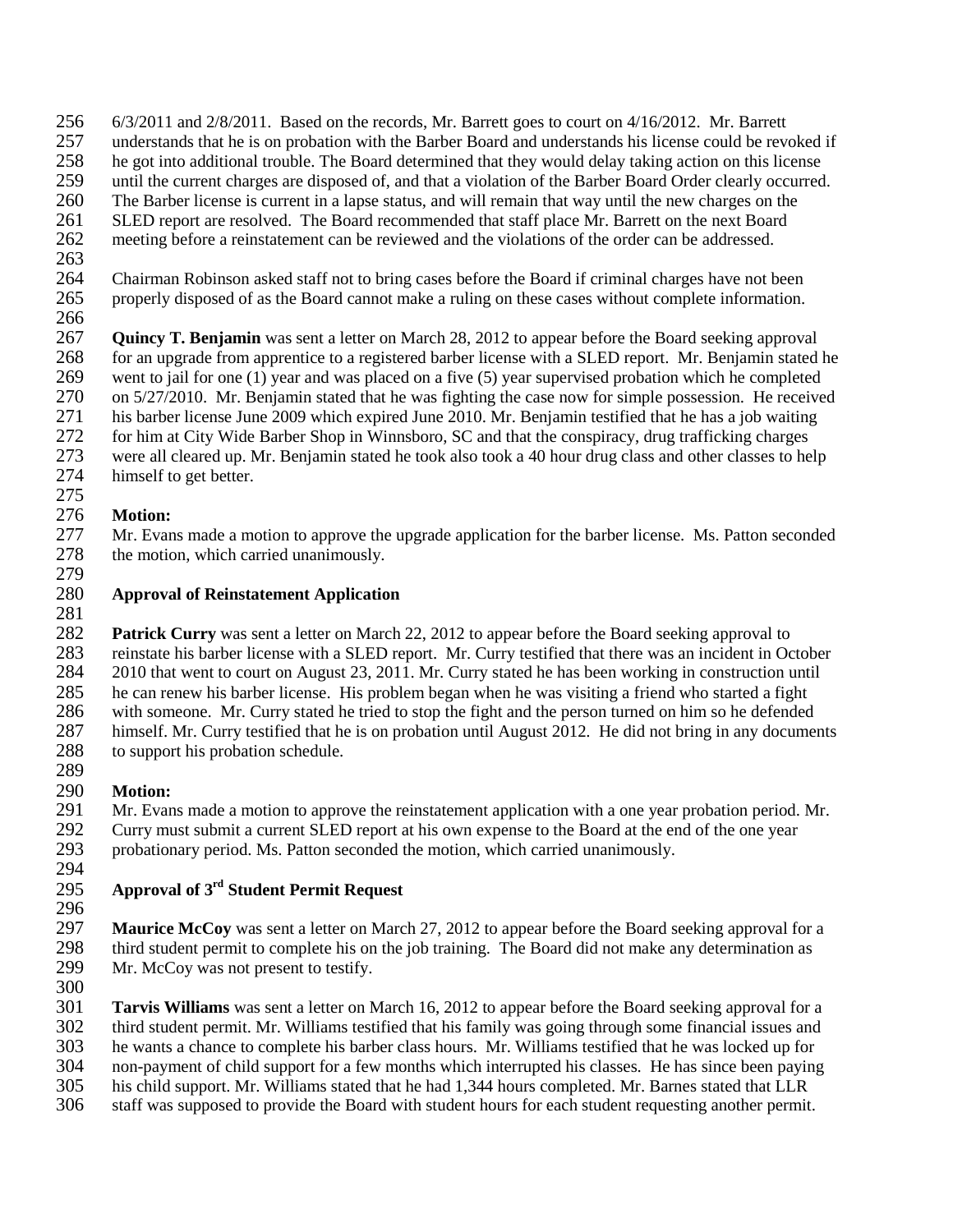- 307 Chairman Robinson clarified that a new form has been drafted for the Board to review however, the new form to track hours has not yet been instituted. Mr. Williams stated that he is up to date with his child
- form to track hours has not yet been instituted. Mr. Williams stated that he is up to date with his child 309 support and has retained his receipts.
- 310 311 **Motion:**
- 312 Mr. Barnes made a motion to go into executive session. Ms. Patton seconded the motion, which carried unanimously.
- $\frac{314}{315}$
- 315 **Motion:** Mr. Barnes made a motion to return to public session. Ms. Patton seconded the motion, which carried 317 unanimously.
- 318

319 Mr. Williams testified that the proper spelling of his name is Tarvis Williams. The Board pointed out that on his school records the name is spelled Travis, but the application is spelled Tarvis. 320 on his school records the name is spelled Travis, but the application is spelled Tarvis. 321

322 **Motion:** 323 Mr. Evans made a motion to approve the third student permit. Ms. Patton seconded the motion, which carried unanimously. carried unanimously.

325

**Maceo Jamerson** was sent a letter on March 22, 2012 to appear before the Board seeking approval for a third student permit having completed 1,081 hours. Mr. Jamerson testified that he is in a program that

327 third student permit having completed 1,081 hours. Mr. Jamerson testified that he is in a program that

328 helps disabled veterans. The name of the program is Voc Rehab which helps veterans with a career and<br>329 iob after separating from the military. The program training interfered with his barber training and his

329 job after separating from the military. The program training interfered with his barber training and his<br>330 second permit expired. He has now been approved by the Education and Training Department in the N second permit expired. He has now been approved by the Education and Training Department in the Voc

331 Rehab Program so now he can focus on completing his barber hours.

# 332<br>333

333 **Motion:** 334 Mr. Evans made a motion to grant a third student permit. Ms. Patton seconded the motion, which carried unanimously. unanimously.

336<br>337

#### 337 **Master Hair Care Practical Examination** 338

339 **Marwin McKnight** – Jasper County High School.<br>340 Mr. Evans recused himself as he is a public membe 340 Mr. Evans recused himself as he is a public member of the Board and could not participate in discussions 341 regarding examinations. Mr. McKnight addressed the Board stating he had grave concerns about how his

342 students were being graded on the barber practical examination. He stated that his students are in his program for three years and are properly trained. In all of his years of training barbers, he has never

- 
- 343 program for three years and are properly trained. In all of his years of training barbers, he has never<br>344 experienced so many student failures. Mr. McKnight feels that the testing service. Professional 344 experienced so many student failures. Mr. McKnight feels that the testing service, Professional 345 Credential Services (PCS) is not grading the examination correctly. He stated that throughout the

345 Credential Services (PCS) is not grading the examination correctly. He stated that throughout the

- 346 examination, at the PCS testing site, kids are failing the examinations and he believes the kids are being
- 347 treated unfairly and have to retake the examination and thereby pay additional fees. Mr. McKnight stated
- 348 that students are now using mannequins since the practical examination was changed as of January 2011.
- 349 Mr. Barnes expressed his opinion and understanding of what the examination should entail. The Board<br>350 let Mr. McKnight know that a meeting with PCS has been requested to discuss providing a video to the
- 350 let Mr. McKnight know that a meeting with PCS has been requested to discuss providing a video to the 351 Board to show what they are really doing at the test site and what students are being asked to do during 351 Board to show what they are really doing at the test site and what students are being asked to do during
- 
- 352 the practical examination. According to Mr. McKnight, his students are telling him that they are not being<br>353 observed. Mr. McKnight stated that he has also contacted Mr. Matt Levy at PCS and had not received any observed. Mr. McKnight stated that he has also contacted Mr. Matt Levy at PCS and had not received any
- 354 response to-date.
- 355
- 356 Mr. Barnes stated that at a previous meeting, Ms. Francine Rananto, Manager at PCS stated that she
- 357 would come to SC at any time to address the Board and to bring the video tape of the practical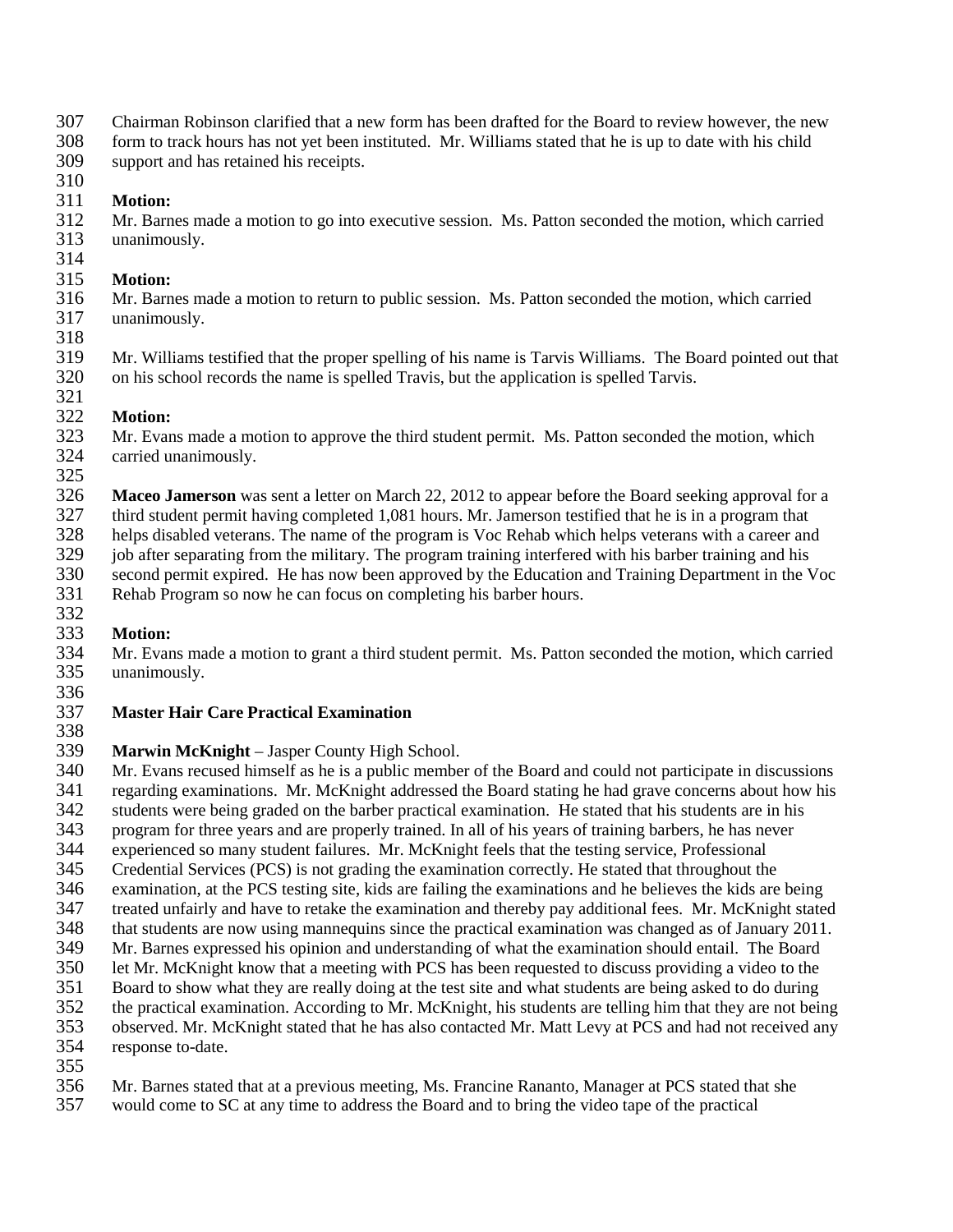- 358 examination to the next Board meeting. Chairman Robinson agreed. Chairman Robinson also<br>359 commented that PCS does come to SC every June to provide information to instructors regardi
- commented that PCS does come to SC every June to provide information to instructors regarding the
- examination, and recommended all Board members attend the June training session. Chairman Robinson
- instructed Mr. Ray to construct a letter to PCS to let them know the Board has received an official complaint from Mr. McKnight regarding the practical examination, and the haircuts. The Board is
- 
- 363 requesting an audience with Ms. Rananto, and to inform PCS that the Board members will be attending their next training session for instructors in June 2012. Chairman Robinson asked Mr. Ray to obtain an their next training session for instructors in June 2012. Chairman Robinson asked Mr. Ray to obtain an
- official date when the next instructor training is scheduled in June and notify the Board of that date. In
- addition, Mr. Ray was asked to contact someone from the NIC as they should also attend the next Board meeting with Ms. Rananto on June 11, 2012 as the NIC is the creators of the examination.
- 
- 369 Mr. McKnight had further concerns that students required to re-examine are experiencing a hard ship as the test becomes costly. Chairman Robinson recommended that Mr. McKnight notify the Board and the
- 370 the test becomes costly. Chairman Robinson recommended that Mr. McKnight notify the Board and the testing office before the students are ready to test so the Board can arrange to have Board members to
- 371 testing office before the students are ready to test so the Board can arrange to have Board members to<br>372 visit the testing site to observe first-hand what PCS is really doing from the Board's perspective.
- 372 visit the testing site to observe first-hand what PCS is really doing from the Board's perspective.<br>373 Chairman Robinson also stated to Mr. Ray to contact Mr. Levy and notify him that under the Chairman Robinson also stated to Mr. Ray to contact Mr. Levy and notify him that under the
- circumstances if PCS is not able to produce results that are satisfactory regarding Mr. McKnight's
- questions about the test scoring that PCS should allow the students to re-examine without cost or a lower
- cost. The Board is concerned that this may be a larger problem than what this current complaint has
- revealed. Board members were not allowed to enter the testing area in the past. The Board members who
- have a badge should take their LLR badge with them to the testing site.
- 
- 380 Mr. McKnight stated that the last day for the students is May 14, 2012. Chairman Robinson stated that he will arrange for May  $14^{\text{th}}$ , 2012 for someone from the Board to visit the testing site and asked Mr. will arrange for May 14<sup>th</sup>, 2012 for someone from the Board to visit the testing site and asked Mr. McKnight to give him a reminder call regarding the May  $14<sup>th</sup>$  test date.
- 

## **Public Comments – There were none.**

- Mr. Barnes stated for the record, that the profession must get back to shaving on the practical test. The reason they stopped with the shaving is because the testing sites did not have the
- proper facilities available with running water so they stopped doing the shaving part. The
- meeting with NIC and PCS that will be arranged for May 11, 2012 at the next meeting to show
- the Board how examinations are graded would be most beneficial.
- 

Chairman Robinson stated that the Board will make a recommendation/motion that the Board

- will create a committee with up to five people to develop a code of ethics and disciplinary
- guidelines, so that the Board will be able to consistently apply disciplinary actions to those who
- come before the Board. Chairman Robinson recommended Mr. Edwin Barnes to represent the
- National Association and Mr. Byron Ray, Barber Board Administrator. Chairman Robinson
- recommended that a member of the Palmetto Barber Association, which is a statewide, African
- American Association serve on the committee. In addition, he recommended Mr. Don Norris,
- from the Disciplinary Panel, and Chairman Robinson stated that he will appoint a fifth person to
- be announced. Mr. Barnes will provide a meeting date, time and place. Mr. Barnes requested
- 400 that Mr. Ray contact him on April  $10^{th}$ , 2012 regarding his schedule. In addition Mr. Barnes
- requested that Mr. Ray get in contact with all of the other people mentioned for the committee and determine from the Chairman who the fifth person will be. This is the motion before the
- Board. Ms. Patton seconded the motion which was carried unanimously.
- 
- **Adjournment**
-